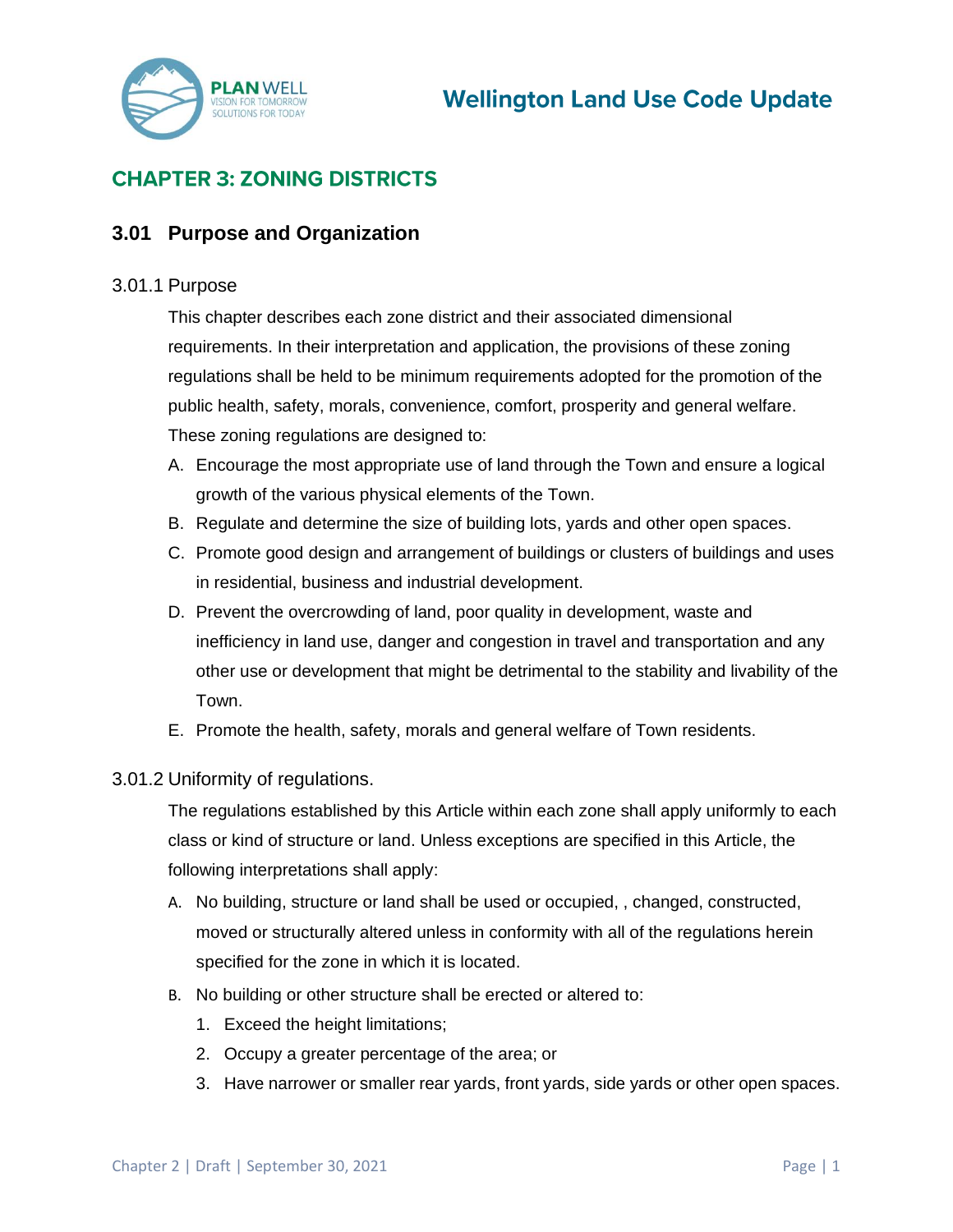C. No yard or lot existing or approved at the time of adoption of this Land Use Code shall be reduced in dimension or area below the minimum requirements set forth herein. Yards or lots created after the effective date of the ordinance codified herein shall meet at least the minimum requirements established by this Chapter.

#### 3.01.3 <sup>1</sup>Zoning Districts.

In order to carry out the provisions of this Code, the Town is divided into the following zoning districts:

| Abbreviation                                | <b>Title</b>                                   |  |  |  |
|---------------------------------------------|------------------------------------------------|--|--|--|
| <b>Residential Zone Districts</b>           |                                                |  |  |  |
| A                                           | <b>Agricultural District</b>                   |  |  |  |
| $R-1$                                       | <b>Residential Rural Density District</b>      |  |  |  |
| $R-2$                                       | <b>Residential Low Density District</b>        |  |  |  |
| $R-3$                                       | <b>Residential Medium Density District</b>     |  |  |  |
| $R - 4$                                     | Downtown Neighborhood District                 |  |  |  |
| MН                                          | <b>Manufactured Home Park District</b>         |  |  |  |
|                                             | <b>Commercial and Mixed-Use Zone Districts</b> |  |  |  |
| $C-1$                                       | <b>Community Commercial District</b>           |  |  |  |
| $C-2$                                       | <b>Downtown Core Commercial District</b>       |  |  |  |
| $C-3$                                       | <b>Mixed-Use Commercial District</b>           |  |  |  |
| <b>Other Non-Residential Zone Districts</b> |                                                |  |  |  |
| ΨL                                          | <b>Light Industrial District</b>               |  |  |  |
|                                             | <b>Industrial District</b>                     |  |  |  |
| P                                           | <b>Public District</b>                         |  |  |  |
| <b>PUD</b>                                  | <b>Planned Unit Development (PUD) District</b> |  |  |  |

## 3.01.4 Zoning District Map.

The boundaries and classifications of districts established are as depicted on the adopted Zoning District Map bearing the most recent date of publication which has been signed by the Chair of the Planning Commission and the Mayor.

 $1$  These provisions are included in Chapter 1 already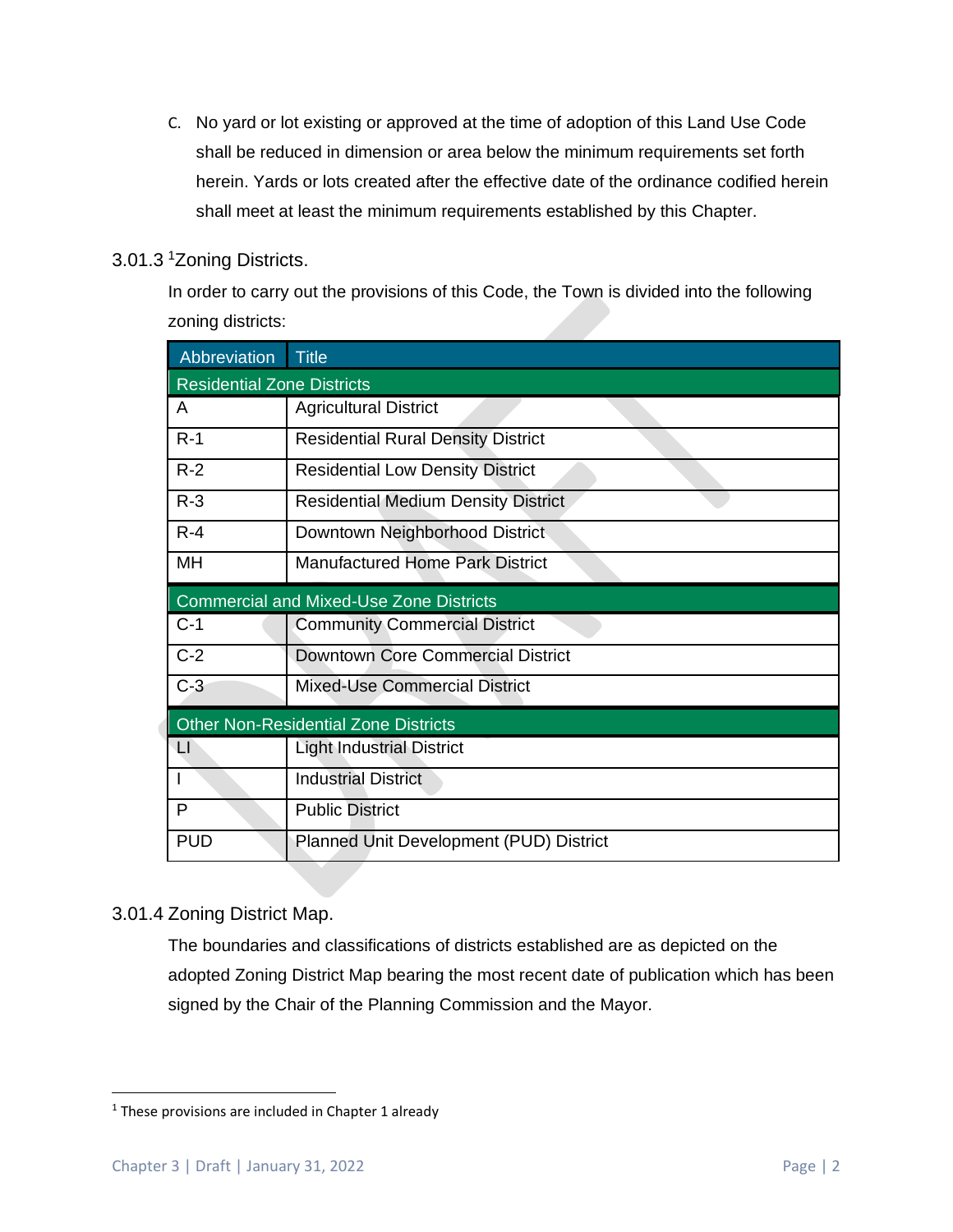- D. *Interpretation of boundary lines*. If uncertainty exists, district boundaries shall be on section lines; lot lines; the center lines of highways, streets, alleys, railroad rights-ofway, rivers, streams, or such lines extended; or municipal corporation lines; Where a lot is divided by a zoning district boundary line either zone requirements may be extended within the lot for a distance of not more than twenty-five (25) feet as approved by the Planning Director.
- E. *Amendment upon zoning or modification*. Upon approval of any ordinance annexing and establishing zoning or modifying existing zoning for any property, the Town shall amend the prior existing Zone District Map to include the annexed area with the proper zoning classification or show the amended classification, as the case may be. Such updated, Zone District Map shall contain, in table form, the date and number of the ordinance amending it, the date the map was amended to reflect each amendment and the initials of the person who checked and approved the change to the map.
- F. *Cost for amending zoning*. Any person who proposes zoning for property being annexed or proposes modifying existing zoning shall bear the entire cost of amending the Zone District Map, including all notification costs. The Town shall provide applicants with a copy of the current fee schedule and fee agreement form.
- G. *Public inspection; storage of original*. The Zoning District Map shall be available and on display at the office of the Town Clerk during normal business hours.

# **3.02 Residential Zone Districts<sup>2</sup>**

3.02.1 A – Agricultural District.

- A. *Intent.* The Agricultural District is an ultra low-density district intended for the pursuit of farm activities or for a transitional status. This zone is characterized by the growing of crops and related functions as well as large lot, rural, single-family detached residential dwellings and agritourism.
- B. *Principal uses.* Permitted principal uses in the A District shall be as listed in *Section 4.03 Table of Allowable Uses*.
- C. *Conditional uses.* Permitted conditional uses in the A District shall be as listed in *Section 4.03 Table of Allowable Uses*.

<sup>2</sup> Dimensional standards from Article 6, Dimensional Standards of existing code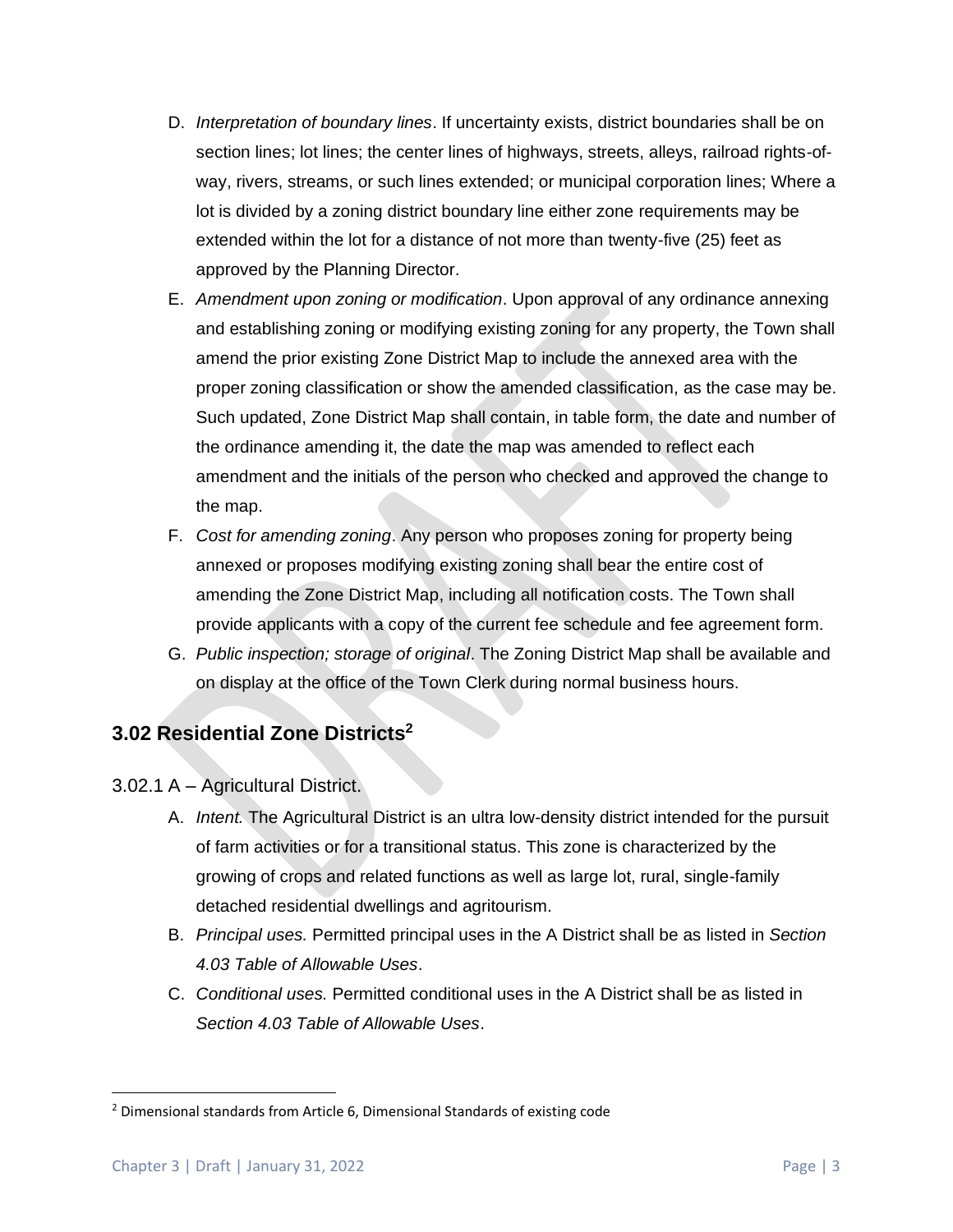#### 3.02.2 R-1 – Residential Rural Density District.

- A. *Intent.* The Residential Rural Density District is a very low-density residential district intended for no more than two (2) single-family dwellings per acre and one (1) or more accessory buildings. This zone has been developed to provide for large-lot, detached single-family development in areas more characteristically rural and on the outskirts of the planning area that are supported by neighborhood amenities and public facilities.
- B. *Principal uses.* Permitted principal uses in the R-1 District shall be as listed in *Section 4.03 Table of Allowable Uses*.
- C. *Conditional uses.* Permitted conditional uses in the R-1 District shall be as listed in *Section 4.03 Table of Allowable Uses*.

### 3.02.3 R-2 – Residential Low Density District.

- A. *Intent.* The Residential Low Density District is intended primarily for detached and limited attached single-family uses on individual lots that are supported by neighborhood amenities and public facilities, with up to four attached units allowed per building and suggested net density ranges up to six dwelling units per acre. This zone is characterized by tree-lined local streets, an interconnected pedestrian circulation system, and proximity to schools and parks.
- B. *Principal uses.* Permitted principal uses in the R-2 District shall be as listed in *Section 4.03 Table of Allowable Uses*.
- C. *Conditional uses.* Permitted conditional uses in the R-2 District shall be as listed in *Section 4.03 Table of Allowable Uses*.

### 3.02.4 R-3 – Residential Medium Density District.

A. *Intent.* The Residential Medium Density District is intended for a mix of small lot single-family detached dwellings, single-family attached dwellings, and multi-family dwellings intended to provide a walkable environment supported by motorized and non-motorized transportation options, parks, and public gathering spaces that are ideal for people in all stages of life. Multi-family buildings are generally encouraged near viable business centers in order to facilitate appropriate densities. Street and open space designs in these areas shall be used to create compatibility among frontages, which encourage pedestrian interaction and discourage high automobile speeds.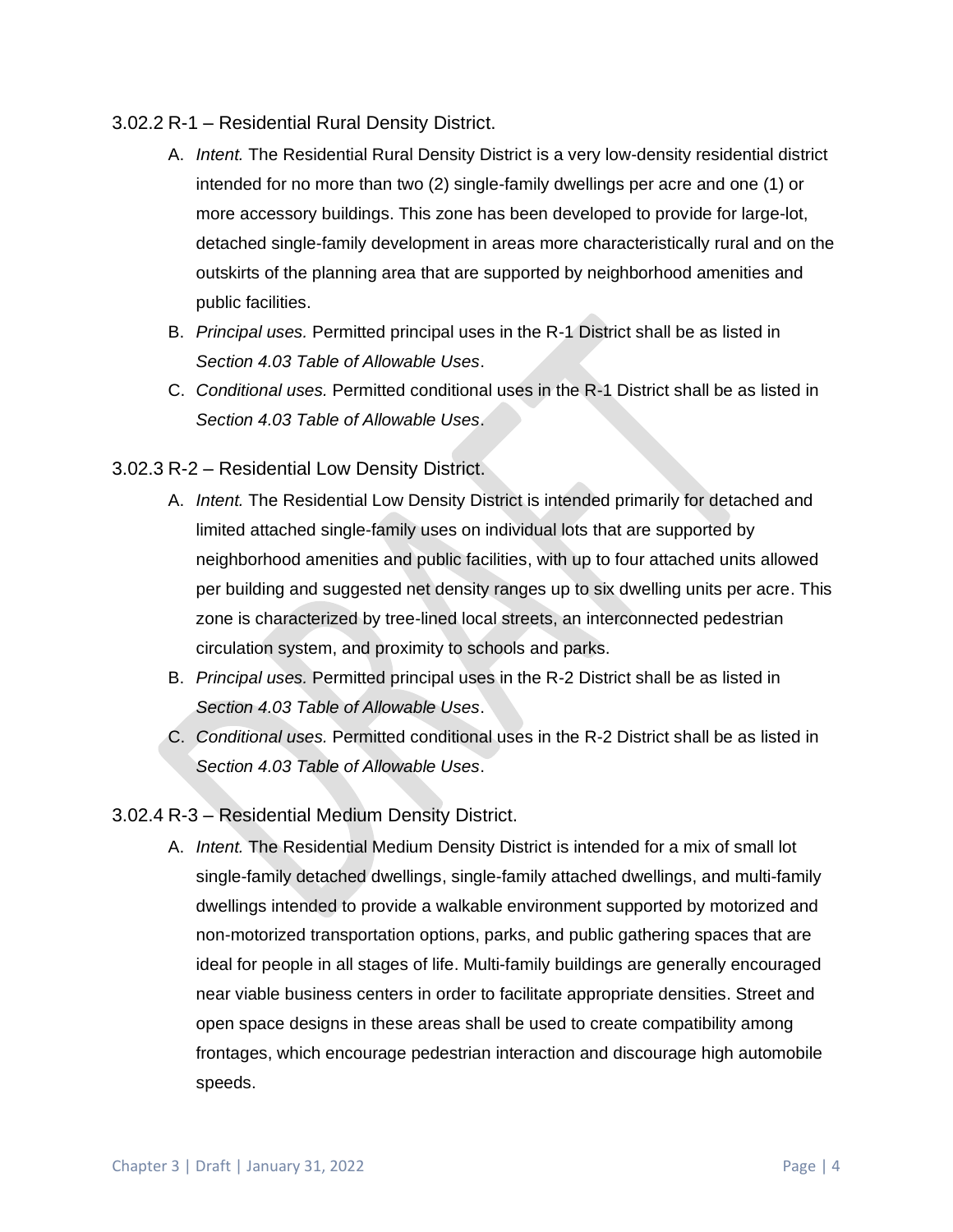- B. *Principal uses.* Permitted principal uses in the R-3 District shall be as listed in *Section 4.03 Table of Allowable Uses*.
- C. *Conditional uses.* Permitted conditional uses in the R-3 District shall be as listed in *Section 4.03 Table of Allowable Uses*.
- 3.02.5 R-4 Downtown Neighborhood District.
	- A. *Intent.* The Downtown Neighborhood District is intended for the older neighborhoods adjacent to the downtown core that have smaller, more constrained lots than newer developments and specific architectural characteristics. These neighborhoods are intended to support a variety of housing types including detached and attached single family dwellings that complement the area's character as well as small-scale service establishments, that add vibrancy to the overall Downtown area. These areas are intended to be supported by a traditional, highly connected gridded street system with detached sidewalks, and that incorporate pocket parks and public gathering spaces..
	- B. *Principal uses.* Permitted principal uses in the R-4 District shall be as listed in *Section 4.03 Table of Allowable Uses*.
	- C. *Conditional uses.* Permitted conditional uses in the R-4 District shall be as listed in *Section 4.03 Table of Allowable Uses*.
	- *D. Design Standards.* The following design standards shall apply to all new and infill development in the Downtown Neighborhood Zone District.
		- 1. Residential buildings shall include a front porch on each ground floor unit to ensure new construction blends with the existing neighborhood character. Porches shall be a minimum of six feet deep with a minimum overall dimension of forty-eight square feet and may encroach into the required front setback by up to six feet.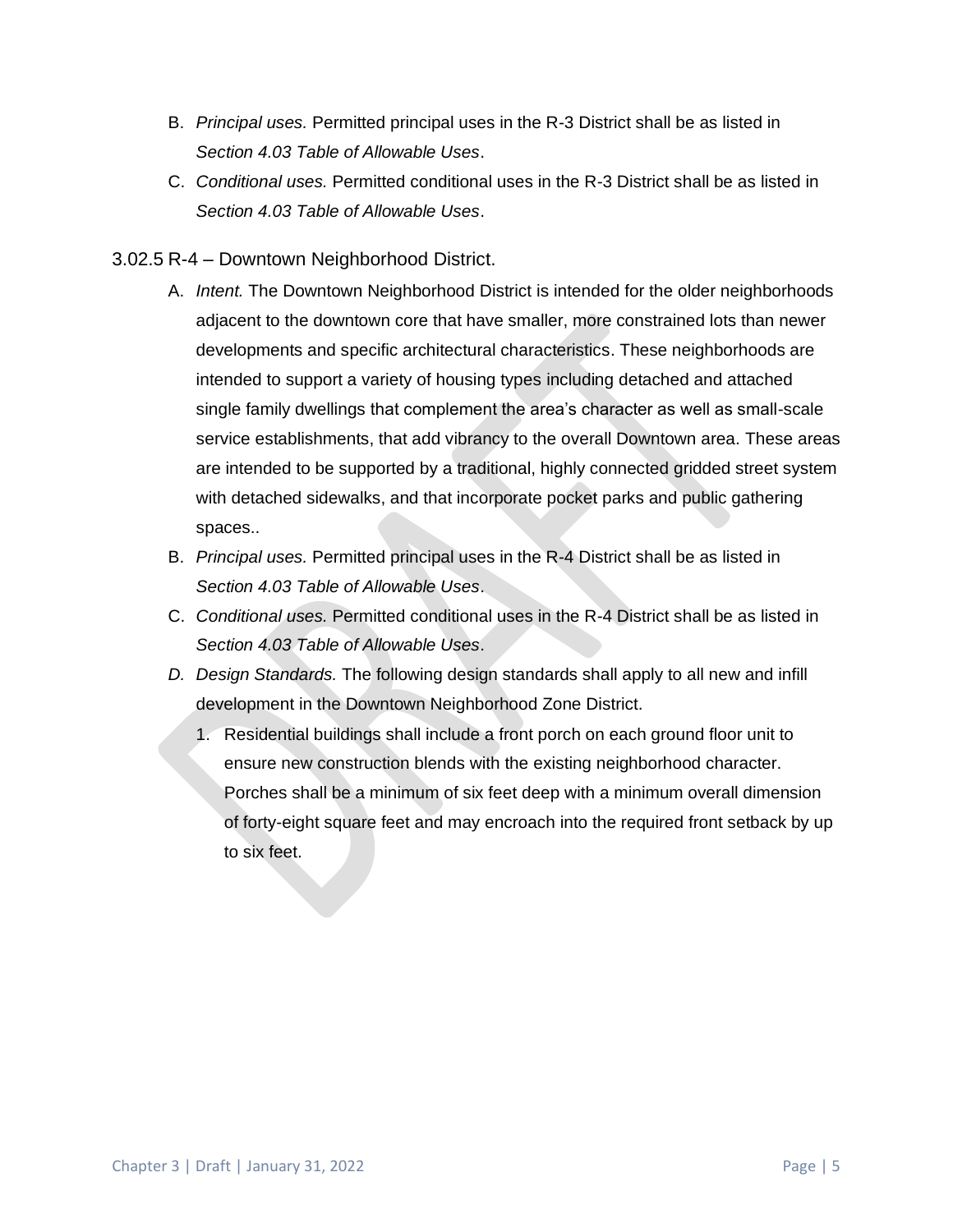

- 2. New and infill buildings shall include characteristics of the traditional architectural styles of the Downtown Neighborhood Area identified as Craftsman, Victorian and Farmhouse. Such features could include:
	- a. Gabled and cross-gabled rooflines;
	- b. Porches running the full length of the front façade
	- c. Rear loaded or detached garages that allow the front façade of the house to be the primary focus
	- d. Steeply-pitched rooflines, curlicue trims, ornate windows, and asymmetrical designs (Victorian);
	- e. Low-pitched rooflines with overhanging eaves, exposed rafters, and heavy, tapered columns (Craftsman); or
	- f. Simple design focusing on wood elements, board on batten siding and hand hewn timbers with a traditionally white color palette (Farmhouse).



3.02.6 MH – Manufactured Home Park District.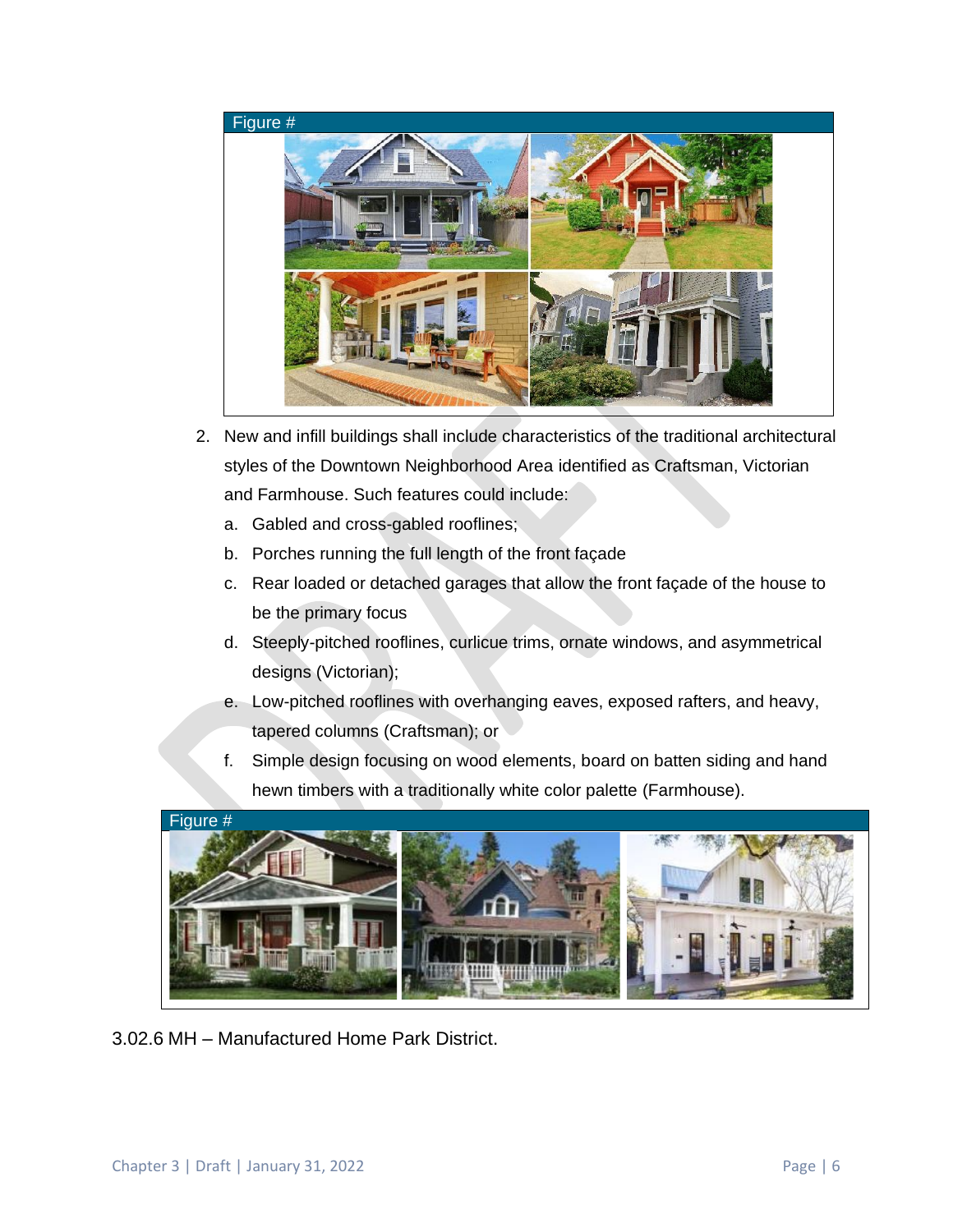- A. *Intent.* This is a high-density residential district on a parcel of land under single ownership or control on which two (2) or more manufactured homes are occupied as residences.
- B. *Principal uses.* Permitted principal uses in the MH District shall be as listed in *Section 4.03 Table of Allowable Uses*.
- C. *Application procedure*
	- 1. Standard process for a new mobile home park shall follow the standard rezone and Major Subdivision processes per Sections 1.07 and 1.17 of this Land Use Code.
	- 2. Redevelopment of an existing site with required infrastructure in place would need to follow the site plan application process per Section 1.12 of this Land Use Code.
- D. *Building design standards/*.
	- 1. The manufactured home must be partially or entirely manufactured in a factory.
	- 2. The manufactured home must be not less than twenty-four (24) feet in width and thirty-six (36) feet in length.
	- 3. The manufactured home must be set on an excavated, backfilled, engineered foundation enclosed at the perimeter so that the top of the perimeter wall sits no more than twelve (12) inches above finish grade. The foundation shall be similar in appearance and durability to a masonry foundation of a site-built dwelling. The foundation shall provide an anchoring system for the manufactured home that is totally concealed under the structure.
	- 4. The exterior siding of the manufactured home must have the same appearance as materials commonly used on residential dwellings. Metal siding must be painted or anodized.
	- 5. The manufactured home must have a pitched roof with a pitch of at least a nominal three (3) in twelve (12). The roof must be covered with shingles, shakes or tile. Eaves of the roof must extend at least one (1) foot from the intersection of the roof and the exterior walls.
	- 6. The manufactured home must have windows that are wood, vinyl-coated or anodized aluminum.
	- 7. The manufactured home must have color-coordinated body and trim. Colors of both the factory components and the site-built components shall be the same.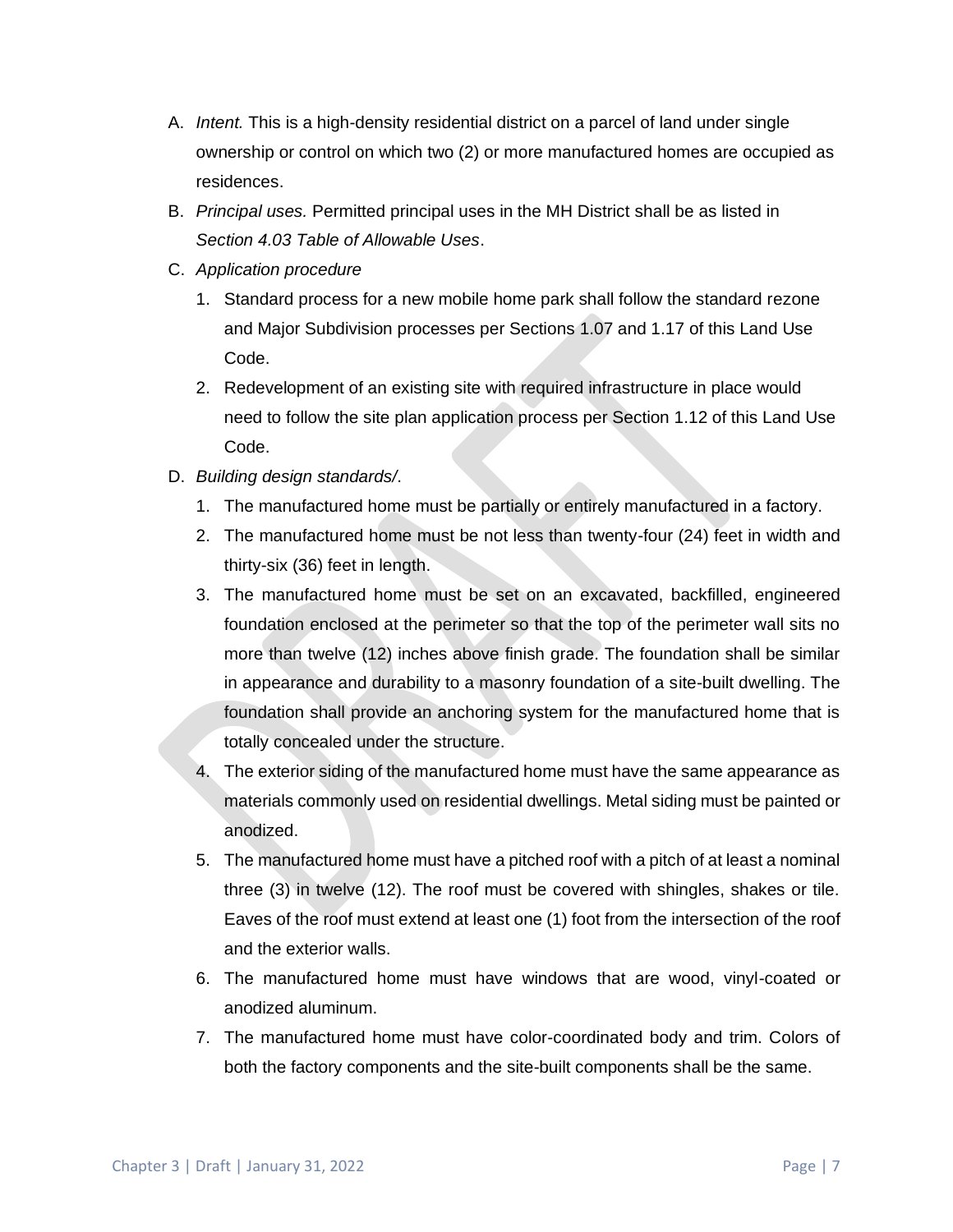- 8. The main entrance to the manufactured home must face or be oriented toward an adjacent street.
- 9. The transportation mechanisms, including the wheels, axles and hitch, must be removed.
- 10. No manufactured home shall be occupied for dwelling purposes unless it is properly placed in a manufactured home space and connected to water, sewerage, electric and gas utilities, as appropriate.
- 11. All manufactured homes shall be certified pursuant to the National Manufactured Housing Construction and Safety Standards Act of 1974, 42 U.S.C. § 5401 et seq., or shall be certified by the Colorado Division of Housing pursuant to Section 24- 32-701 et seq., C.R.S.
- 12. All manufactured homes shall have an enclosed crawlspace underneath the manufactured home and shall not provide a harborage for rodents or create a fire hazard. No enclosed crawlspace shall be used for storage unless the storage area is surfaced with concrete. Adequate access and ventilation shall be provided in accordance with the Guidelines For Manufactured Housing Installation.
- 13. All manufactured homes shall meet or exceed equivalent engineering standards for other single-family residences.
- 14. Additions to increase the floor area of manufactured home shall not be permitted except for patios, porches, garages, decks or carports. Garages may be detached or attached.
- 15. Prior to occupancy, the Building Inspector shall inspect each manufactured home to determine compliance with this Code. No occupancy shall be permitted or certificate of occupancy issued until said inspection and all connections to public utilities have been made. The owner or home builder shall pay to the Town a building permit fee for each residential structure as may be required by this Code. Installation procedures and the building permit fee shall be in accordance with the then current Guidelines for Manufactured Housing Installation, including appendices, published by the International Conference of Building Officials for manufactured homes and as adopted by the Town.
- 16. All additions shall comply with minimum yard requirements, and a building permit shall be required in advance for any such addition.
- *E. Site design standards.*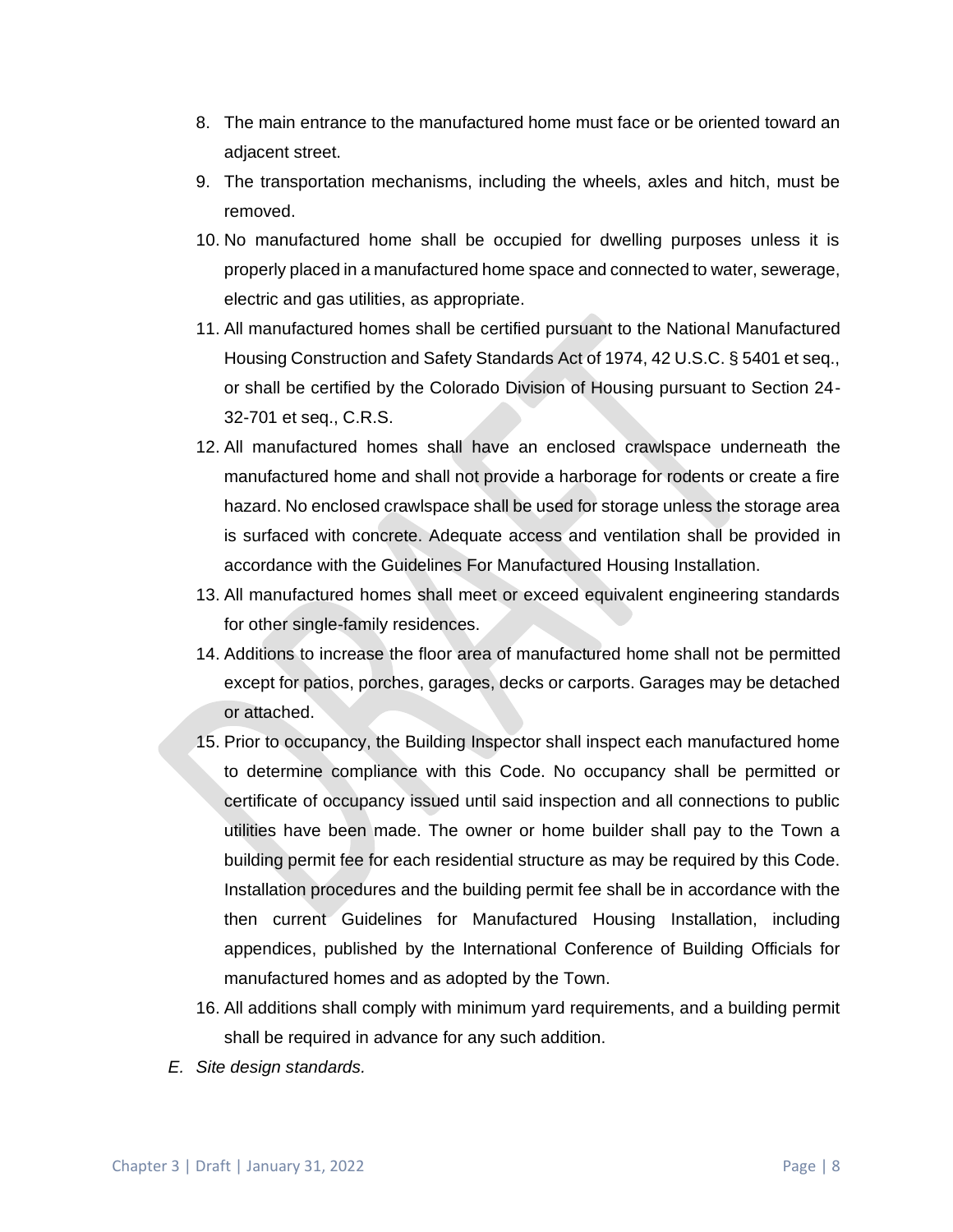- 1. All streets in a manufactured home park shall be dedicated to the Town andshall be maintained by the park owner or an owners' association.
- 2. All streets shall be a minimum width of twenty-two (22) feet from back of curb to back of curb, including the width of gutter pans.
- 3. Primary through streets shall be thirty-four (34) feet from back of curb to back of curb with a four-foot detached sidewalk on one (1) side being located six (6) feet from the back of curb.
- 4. The developer shall provide for covenants or other mechanisms, which shall be approved by the Town, ensuring that streets are maintained and replaced as required.
- 5. All streets within the manufactured home park shall be constructed to the Town standards.
- 6. A minimum of eight percent (8%) of the gross site area shall be reserved for and devoted to improved recreation areas and facilities provided in locations convenient to all manufactured home spaces.
- 7. A minimum of three hundred (300) square feet of outdoor living area shall be provided on each space.
- 8. Every manufactured home space shall have two (2) off-street parking spaces adjacent to the manufactured home. There shall be one (1) additional parking space for each manufactured home space within one hundred (100) feet for use by occupants and guests.
- 1. Off-street vehicle parking shall be provided for recreation facilities located within a manufactured home park. At a rate of one (1) space per two hundred fifty (250) square feet of gross floor area, plus one (1) space per employee at the maximum shift, Twenty (20) spaces are to be provided for every diamond or athletic field, or one (1) space for every four (4) spectator seats, whichever is greater. (One [1] seat is equal to two [2] feet of bench seating length.)
- 2. All off-street parking shall meet the provisions of Section 5.05 of this Land Use Code.
- 3. The developer shall provide for a system of pedestrian circulation within the development. The system shall connect with existing sidewalks, if any are adjacent to the property. The system shall be designed to link residential units with recreation facilities, school bus stops and existing sidewalks in the neighborhoods.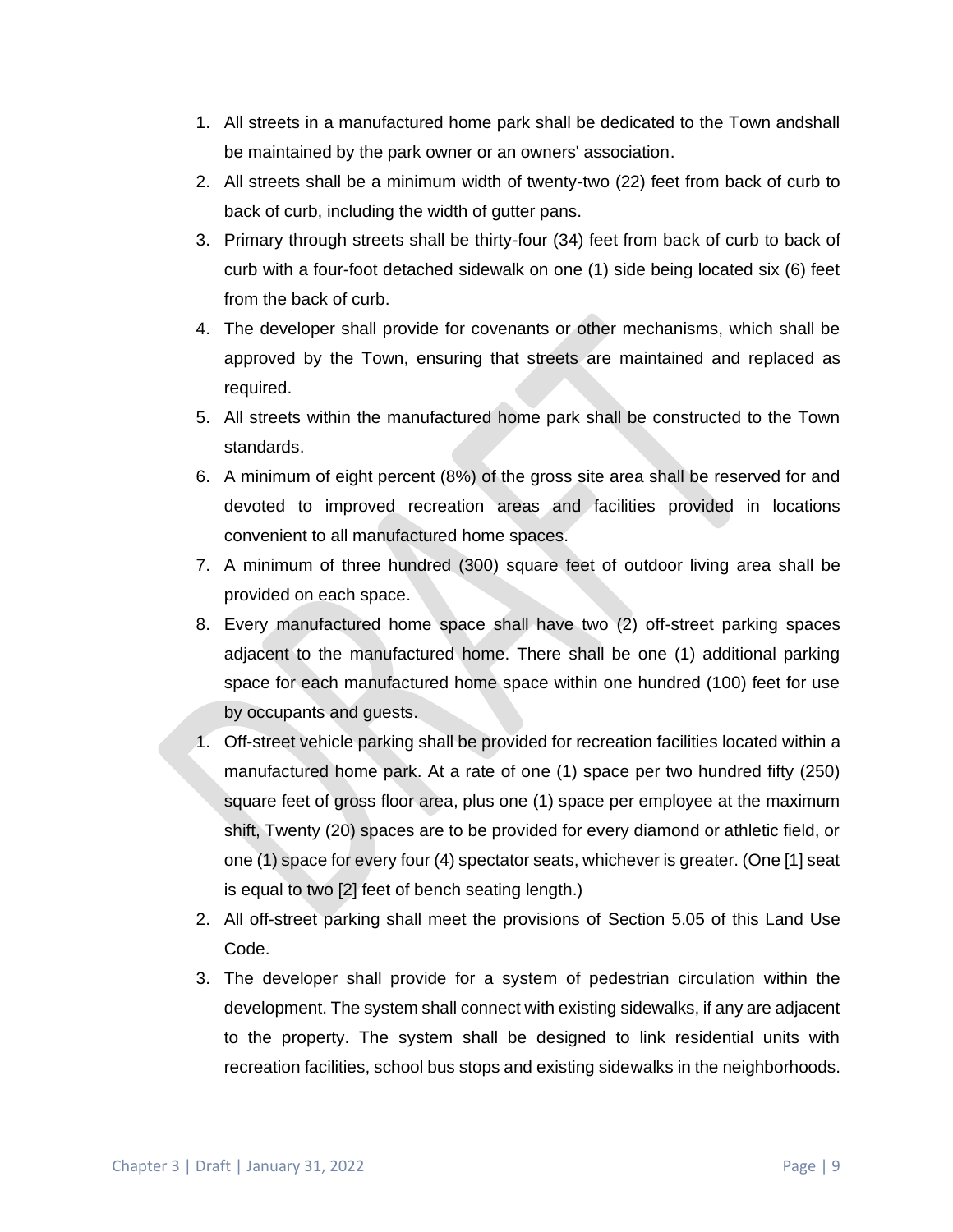Attached and detached sidewalks within the manufactured home park shall be a minimum of five (5) feet in width.

- 4. All public utilities shall be installed in accordance with the applicable Town standards.
- 5. A manufactured home park may have multiple master meters for water service.
- 6. Each manufactured home space shall have its own meter for water and electrical service.

## 3.02.7 Table of Dimensional Standards for Residential Zone Districts

All primary and accessory structures are subject to the dimensional standards set forth in the table below. These general standards may be further limited or modified by other applicable sections of this Land Use Code. General rules for measurement and exceptions are in Chapter 9, Definitions.

 $\sim$ 

| <b>Zones</b>                                          | $\overline{A}$       | $R-1$                              | $R-2$                                          | $R-3$                                         | $R - 4$                                           | <b>MH</b>                                     |
|-------------------------------------------------------|----------------------|------------------------------------|------------------------------------------------|-----------------------------------------------|---------------------------------------------------|-----------------------------------------------|
|                                                       | <b>Lot Standards</b> |                                    |                                                |                                               |                                                   |                                               |
| Minimum<br>Site Area                                  | 5 acres              | N/A                                | N/A                                            | N/A                                           | N/A                                               | 1 acre                                        |
| Minimum<br>Lot Area<br>Per<br><b>Dwelling</b>         | 5 acres              | 0.5 acres                          | 7,500 sq.<br>ft.                               | 3,000 sq.<br>.ft.                             | 4,000 sq<br>ft.                                   | 2,400 sq.<br>ft.                              |
| Maximum<br><b>Net Density</b>                         | 0.2<br>du/acre       | 2 du/acre                          | 6 du/acre                                      | 12<br>du/acre                                 | 12<br>du/acre                                     | 10<br>du/acre                                 |
| Minimum<br>Lot Width                                  | 120 ft.              | 120 ft.                            | 60 ft.                                         | 50 ft.                                        | 40 ft. for<br>detached,<br>25 ft. for<br>attached | 35 ft.                                        |
|                                                       |                      | <b>Principal Building Setbacks</b> |                                                |                                               |                                                   |                                               |
| Minimum<br><b>Front Yard</b>                          | 50 ft.               | 50 ft.                             | 20 ft.                                         | 15 ft.                                        | 15 ft. <sup>1</sup>                               | 10 ft.                                        |
| Minimum<br><b>Front Yard</b><br>to Attached<br>Garage | 60 ft.               | 50 ft.                             | 25 ft.                                         | 20 ft.                                        | 20 ft.                                            | <b>NA</b>                                     |
| Minimum<br>Side Yard                                  | 20 ft.               | 20 ft.                             | 7 ft.                                          | 7 ft.                                         | 5 ft.                                             | 5 <sub>ft</sub>                               |
| Minimum<br>Side Yard<br>(Corner Lot)                  | 20 ft.               | 20 ft.                             | 15 ft. on<br>nonentry<br>side of<br>corner lot | $15'$ on<br>nonentry<br>side of<br>corner lot | 15' on<br>nonentry<br>side of<br>corner lot       | $15'$ on<br>nonentry<br>side of<br>corner lot |
| Minimum<br><b>Rear Yard</b>                           | 5 ft.                | 20 ft.                             | 20 ft.                                         | 10 ft.                                        | 15 ft.                                            | 10 ft.                                        |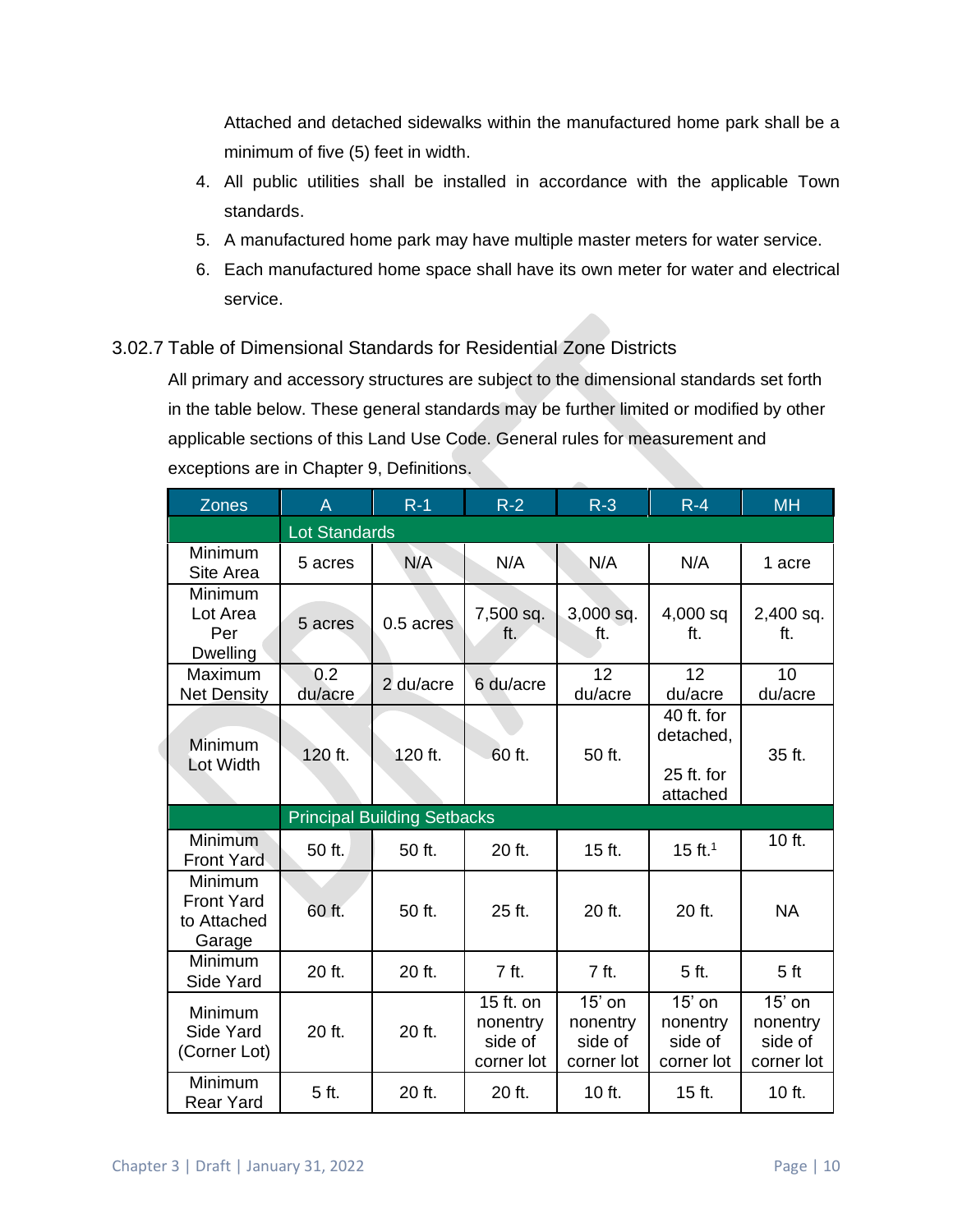| <b>Zones</b>                                                             | $\overline{A}$  | $R-1$                                   | $R-2$           | $R-3$                                                  | $R - 4$      | <b>MH</b>                                                              |
|--------------------------------------------------------------------------|-----------------|-----------------------------------------|-----------------|--------------------------------------------------------|--------------|------------------------------------------------------------------------|
| Minimum<br><b>Rear Yard</b><br>to Rear<br>Entry<br>Garage                | 20 ft           | 20 ft.                                  | 20 ft.          | 20 ft.                                                 | 20 ft.       | 20 ft.                                                                 |
|                                                                          |                 |                                         |                 | <b>Accessory Building and Detached Garage Setbacks</b> |              |                                                                        |
| Minimum<br><b>Front Yard</b>                                             | 60 ft.          | 60 ft.                                  | 35 ft.          | 35 ft.                                                 | 35 ft.       | 25 ft.                                                                 |
| Minimum<br>Side Yard                                                     | 20 ft.          | 20 ft.                                  | 7 ft.           | 7 ft.                                                  | 5 ft.        | 5'                                                                     |
| Minimum<br><b>Rear Yard</b>                                              | 5 ft.           | 5 ft.                                   | 5 ft.           | 5 ft.                                                  | 5 ft.        | 5 ft.                                                                  |
|                                                                          |                 | <b>Deck and Patio Cover Setbacks</b>    |                 |                                                        |              |                                                                        |
| Minimum<br><b>Rear Yard</b>                                              | 1 du            | 10 ft.                                  | 10 ft.          | 10 ft.                                                 | 10 ft.       | 10 ft.                                                                 |
|                                                                          |                 | <b>Building and Structure Standards</b> |                 |                                                        |              |                                                                        |
| Minimum<br>Floor Area<br>(above<br>grade) Per<br><b>Dwelling</b><br>Unit | 864 sq. ft.     | 864 sq. ft.                             | 864 sq. ft.     | 864 sq. ft.                                            | 600 sq. ft.  | 480 sq. ft.                                                            |
| Maximum<br><b>Building</b><br>Height                                     | 35 ft.          | 35 ft.                                  | 35 ft.          | 35'                                                    | 28' ft.      | 16 ft.<br>Park-<br>Owned<br>Common<br><b>Structure</b><br>$s - 35$ ft. |
| Minimum<br><b>Distance</b><br><b>Between</b><br><b>Buildings</b>         | 20 ft.          | 20 ft.                                  | 10 ft.          | 10 ft.                                                 | 10 ft.       | 10 ft.                                                                 |
| Maximum<br><b>Dwelling</b><br><b>Units Per</b><br><b>Structure</b>       | 1 <sub>du</sub> | 1 du                                    | 1 <sub>du</sub> | 12 <sub>du</sub>                                       | <b>12 du</b> | 1 <sub>du</sub>                                                        |

1. Front porches may encroach into the front setback by up to six feet.

## **3.03 Commercial and Mixed-Use Districts**

- 3.03.1 C-1 Community Commercial District.
	- A. *Intent.* The Community Commercial District is intended for general commercial areas outside of downtown such as activity centers at intersections. These areas are intended to facilitate a variety of businesses that provide employment opportunities and support the retail and service needs of the community. Buildings may be located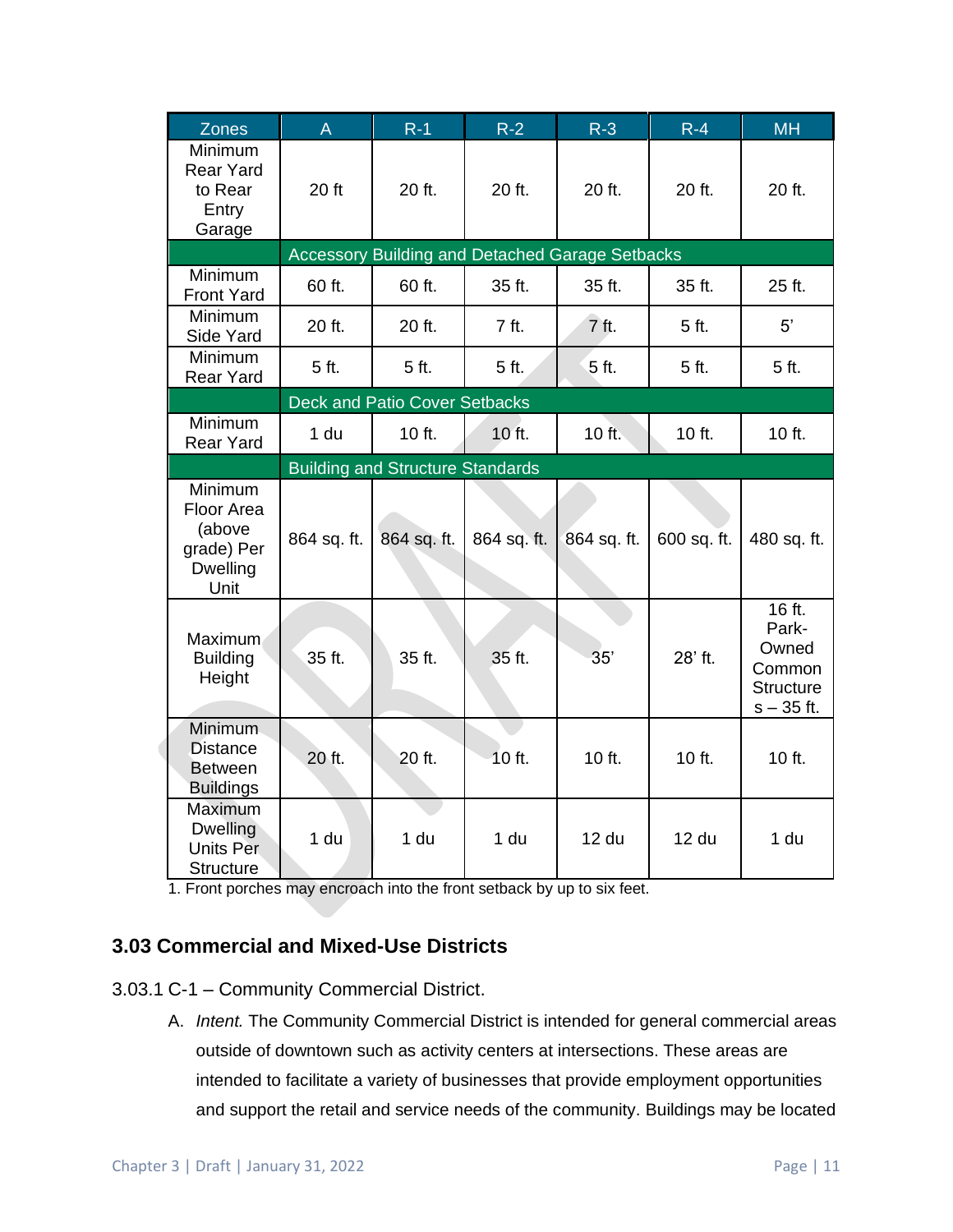within a unified campus-like setting integrated with sidewalks, landscaped features, and public spaces that promote access to motorized and non-motorized transportation options.

- B. *Principal uses.* Permitted principal uses in the C-1 District shall be as listed in *Section 4.03 Table of Allowable Uses*.
- C. *Conditional uses.* Permitted conditional uses in the C-1 District shall be as listed in *Section 4.03 Table of Allowable Uses*.

3.03.2 C-2 – Downtown Core Commercial District.

- A. *Intent.* The Downtown Core Commercial District is intended to preserve the character of the original downtown and to provide for a mixture of uses that will strengthen and expand the core community. As the Town's primary activity center, these areas are intended to be highly connected to an efficient network of motorized and nonmotorized connections. Its character is based on historic and civic buildings, ample and landscaped sidewalks, groomed and activated alleys, public art, and gathering spaces – all design with a pedestrian scale perspective that gives the Downtown a unique sense of place and contributes to community pride. As property owners choose to reinvest in the Downtown, Main Street uses should encourage 'select' infill of vacant residential and commercial areas and slightly increase the height of existing buildings to support upper level residential uses.
- B. *Principal uses.* Permitted principal uses in the C-2 District shall be as listed in *Section 4.03 Table of Allowable Uses*.
- C. *Conditional uses.* Permitted conditional uses in the C-2 District shall be as listed in *Section 4.03 Table of Allowable Uses*.
- 3.03.3 C-3 Mixed-Use Commercial District.
	- A. *Intent.*
		- 1. The Mixed-Use Commercial District is intended to be a setting for development of a wide range of community and regional retail uses, offices and personal and business services, and it is intended to accommodate a wide range of other uses, including multi-family housing and mixed-use dwelling units. The C-3 District should integrate various commercial and multi-family uses while transitioning from the highway to adjacent lower density neighborhoods. The intent of mixed-use areas is to cluster residential and non-residential uses in a compact, walkable setting. These areas provide ease of movement through both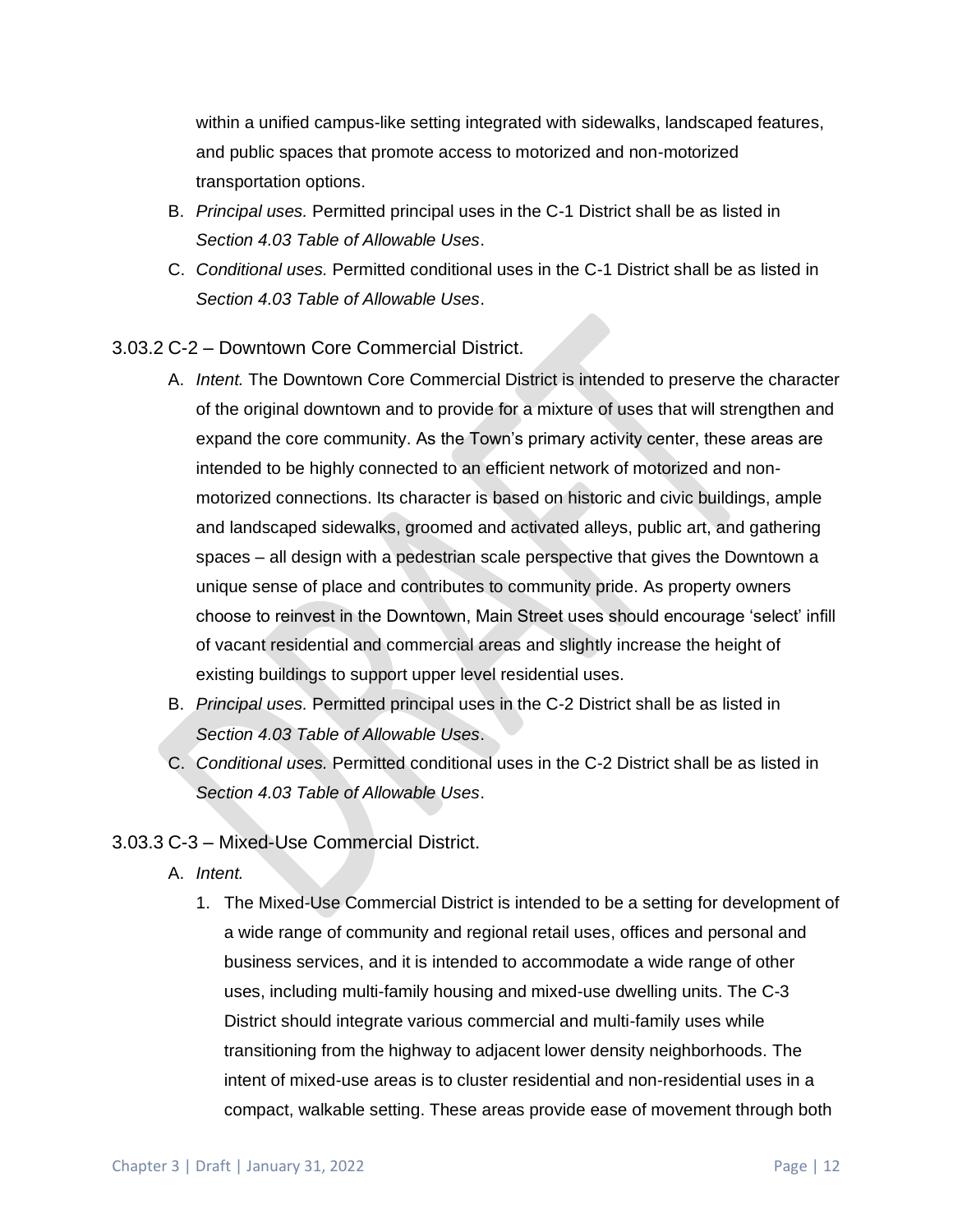motorized and non-motorized transportation options offering convenient access for locals and visitors alike.

- 2. While some Mixed-Use Commercial District areas may continue to meet the need for auto-related and other auto-oriented uses, it is the Town's intent that the C-3 District emphasize safe and convenient personal mobility in many forms, with planning and design that accommodate pedestrians. Further, the C-3 District is intended to function with, rather than compete with, the Downtown District.
- 3. The highway corridor is a visible commercial area of the community. Attention to the architectural standards outlined in Section 5.09 is required for approval.
- B. *Permitted uses.* Permitted principal uses in the C-3 District shall be as listed in *Section 4.03 Table of Allowable Uses*.
- C. *Conditional uses.* Permitted conditional uses in the C-2 District shall be as listed in *Section 4.03 Table of Allowable Uses*.

## 3.03.4 Table of Dimensional Standards for Commercial Zone Districts

All primary and accessory structures are subject to the dimensional standards set forth in the table below. These general standards may be further limited or modified by other applicable sections of this Land Use Code. General rules for measurement and exceptions are in Chapter 9, Definitions.

| <b>Zones</b>                                 | $C-1$      | $C-2$      | $C-3$      |  |  |  |
|----------------------------------------------|------------|------------|------------|--|--|--|
| <b>Lot Standards</b>                         |            |            |            |  |  |  |
| Maximum<br>Floor Area<br>Ratio               | 1:1        | 2:1        | 1:1        |  |  |  |
| Maximum Net<br><b>Residential</b><br>Density | 12 du/acre | 12 du/acre | 12 du/acre |  |  |  |
| <b>Building Setbacks</b>                     |            |            |            |  |  |  |
| <b>Minimum</b><br><b>Front Yard</b>          | 25 ft.     | $0$ ft.    | 25 ft.     |  |  |  |
| Minimum Side<br>Yard <sup>1</sup>            | 0 ft. $1$  | $0$ ft.    | 0 ft. $1$  |  |  |  |
| Minimum<br><b>Rear Yard</b>                  | 20 ft.     | 25 ft. $2$ | 20 ft.     |  |  |  |
| <b>Building and Structure Standards</b>      |            |            |            |  |  |  |
| Maximum<br><b>Building</b><br>Height         | 35 ft.     | 35 ft.     | 45 ft.     |  |  |  |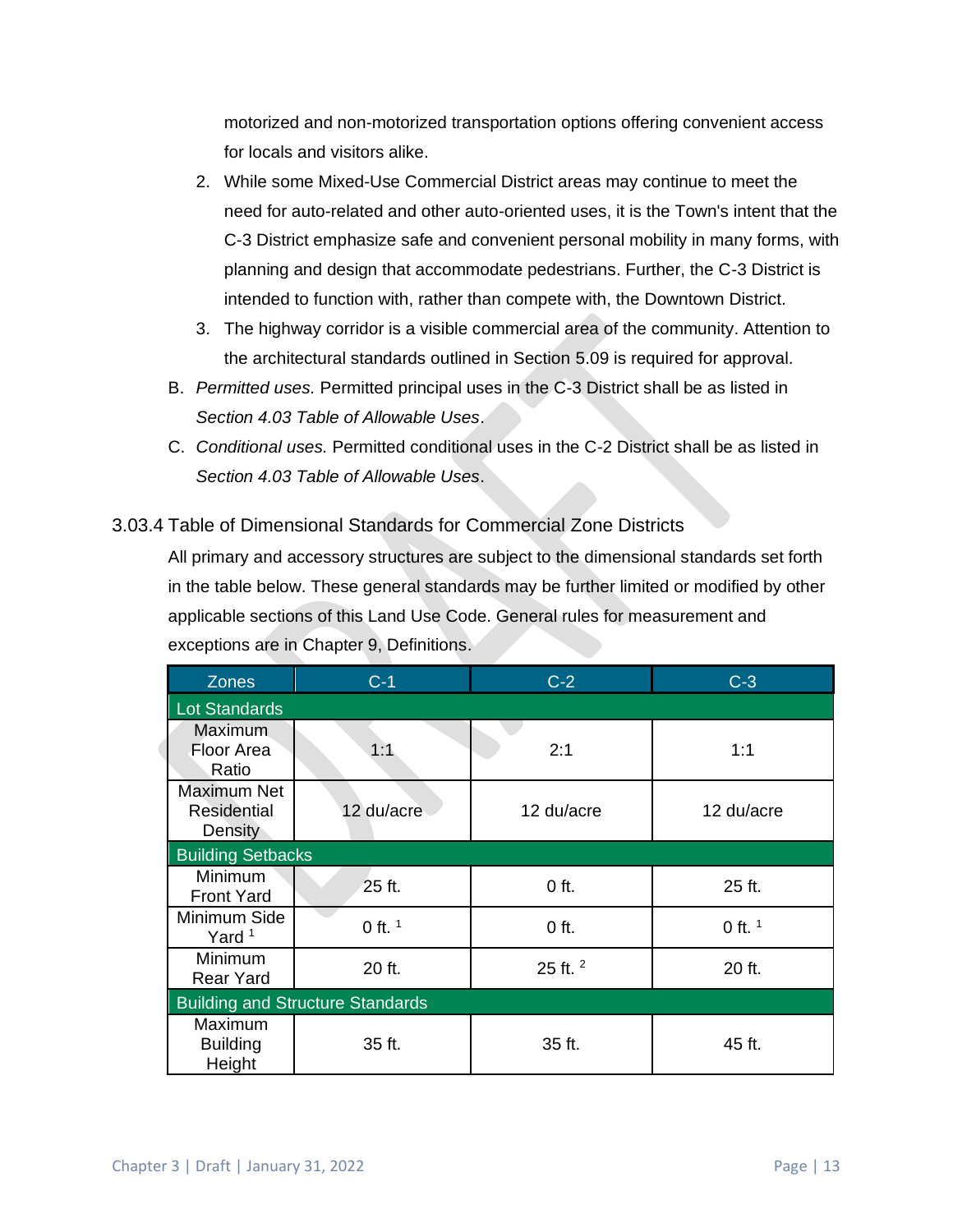## **3.04 Other Non-Residential Zone Districts**

#### 3.04.1 LI – Light Industrial District.

- A. *Intent.* The Light Industrial District is intended to provide locations for research and development-typeoffices that create minimal noise, smell, and road traffic., Development in the Light Industrial District should encourage the development of planned office and business parks thatpromote excellence in the design and construction of buildings, outdoor spaces, transportation facilities and streetscapes. Typically, light industrial areas should serve as a separator between heavier industrial and surrounding land uses, such as residential and commercial areas.
- B. *Principal uses.* Permitted principal uses in the LI District shall be as listed in *Section 4.03 Table of Allowable Uses*.
- C. *Limitations.* Any use in this District shall conform to the following requirements:
	- 1. Dust, fumes, odors, smoke, vapor and noise shall be confined to the site and be controlled in accordance with the state air pollution laws.
	- 2. Approved outdoor storage areas, equipment and refuse areas shall be concealed from view from abutting rights-of-way and from adjoining residential districts.
	- 3. All off-street parking areas as defined herein shall be surfaced with poured in place concrete or asphaltic concrete. Approved outdoor storage areas as defined herein may be surfaced with minimum three-quarter inch diameter crushed rock or approved alternative material to a depth of at least four (4) inches. If a crushed rock or alternative material surface is used, the subgrade of such areas shall be treated to the specifications of the Town Engineer. Areas surfaced with crushed rock or approved alternative material shall be treated with dust retardants, as needed, and kept free of weeds, trash and other debris. Appropriate fire-lane aisles and, if required, fire hydrants shall be provided.
	- 4. Light fixtures in parking areas shall be hooded and mounted not more than twenty-five (25) feet above the ground level and oriented in such a manner so as not to shine into residential areas. Lighting shall conform to the requirements in Section 5.02 of this Code.
- D. *Conditional uses.* Permitted conditional uses in the LI District shall be as listed in *Section 4.03 Table of Allowable Uses*.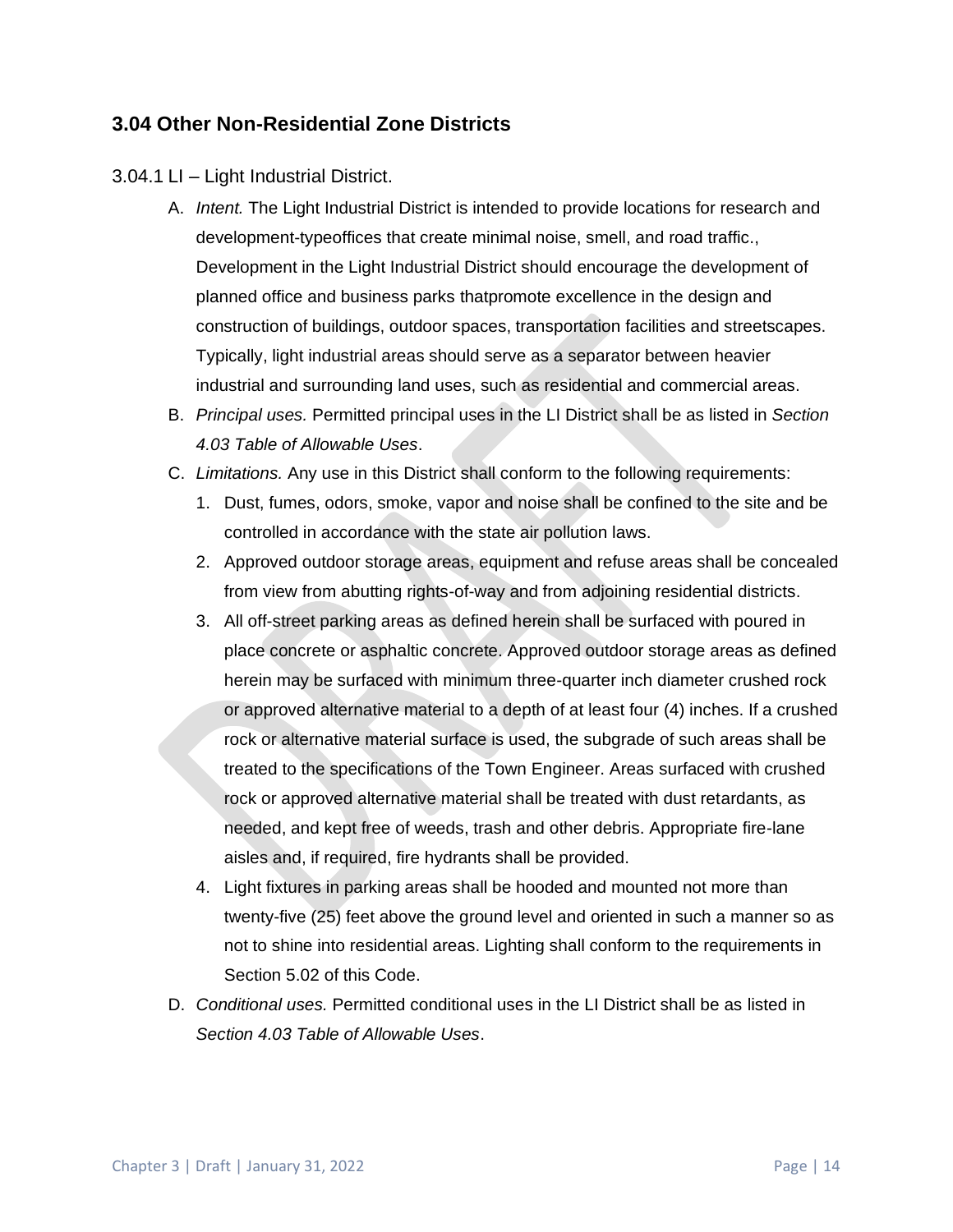#### 3.04.2 **<sup>3</sup>** I – Industrial District.

- A. *Intent.* The Industrial District is intended to provide a location for a large format buildings for manufacturing, warehousing and distributing, indoor and outdoor storage. . Locations for this zone require good access to major arterial streets and adequate water, sewer and power. Industrial areas should generally be located interior to the large block of industrial/light industrial areas.
- B. *Principal uses.* Permitted principal uses in the I District shall be as listed in *Section 4.03 Table of Allowable Uses*.
- C. *Limitations.* Any use in this District shall conform to the following requirements:
	- 1. Dust, fumes, odors, smoke, vapor and noise shall be confined to the site and be controlled in accordance with the state air pollution laws.
	- 2. Approved outdoor storage areas, equipment and refuse areas shall be concealed from view from abutting rights-of-way and from adjoining residential districts.
	- 3. All off-street parking areas as defined herein shall be surfaced with poured in place concrete or asphaltic concrete. Approved outdoor storage areas as defined herein may be surfaced with minimum three-quarter inch diameter crushed rock or approved alternative material to a depth of at least four (4) inches. If a crushed rock or alternative material surface is used, the subgrade of such areas shall be treated to the specifications of the Town Engineer. Areas surfaced with crushed rock or approved alternative material shall be treated with dust retardants, as needed, and kept free of weeds, trash and other debris. Appropriate fire-lane aisles and, if required, fire hydrants shall be provided.
	- 4. Light fixtures in parking areas shall be hooded and mounted not more than twenty-five (25) feet above the ground level and oriented in such a manner so as not to shine into residential areas. Lighting shall conform to the requirements in Section 5.02 of this Code.
- D. *Conditional uses.* Permitted conditional uses in the I District shall be as listed in *Section 4.03 Table of Allowable Uses*.
- 3.04.3 P Public District.
	- A. *Intent.* The Public District is intended to identify and perpetuate the existence of public parks, playgrounds, recreation facilities and public and quasi-public buildings,

<sup>&</sup>lt;sup>3</sup> Replaced by new Downtown Neighborhood Zone District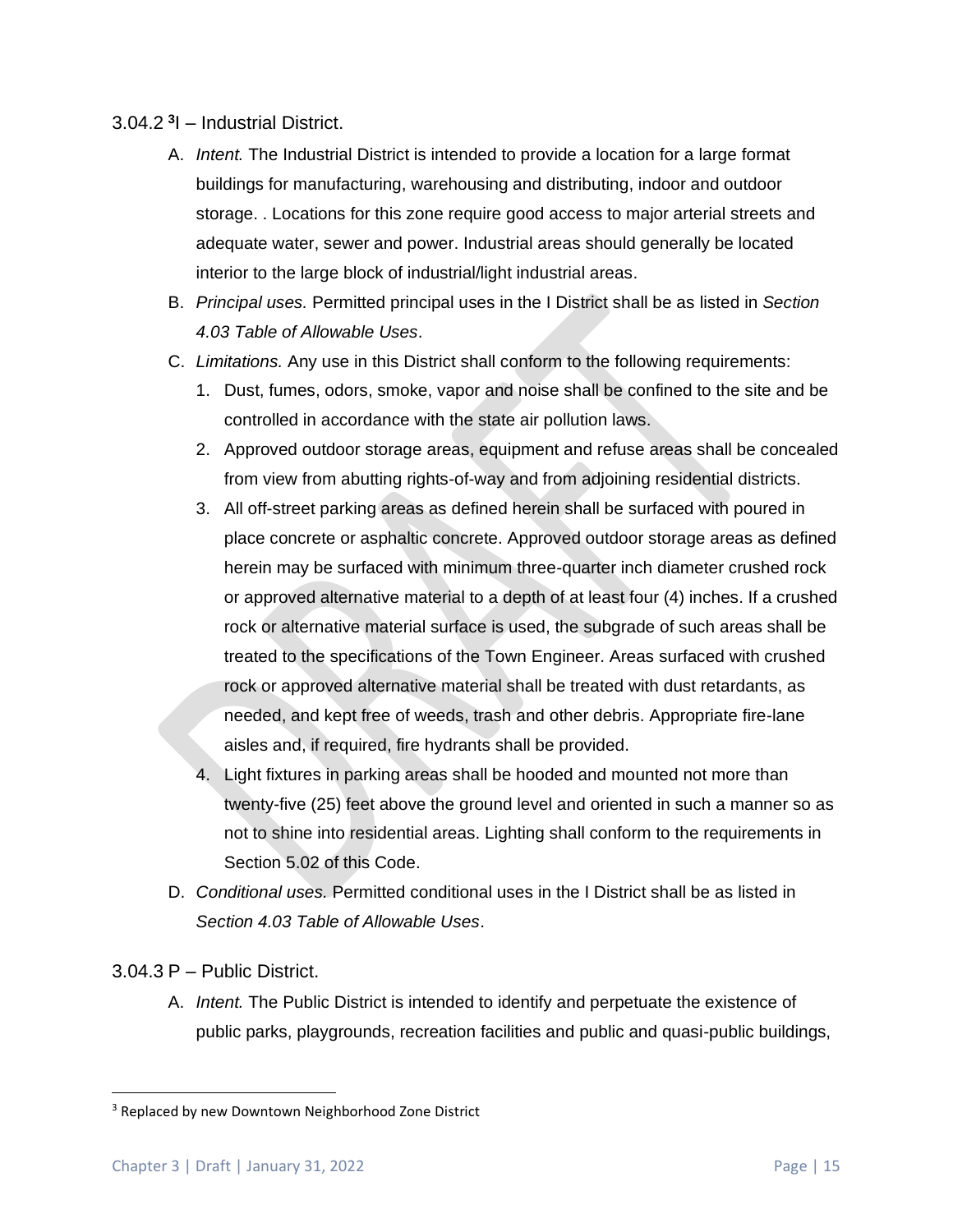whether publicly owned or leased. These areas are intended to support the community with accessible walkways, public gathering spaces, and motorized and non-motorized transportation connections and parking that accommodate a large influx of car and pedestrian traffic. Buildings may be small, mixed with other uses in Downtown, or large, providing joint facilities (library, recreation center, etc.) intermixed in residential or mixed-use areas. Civic areas should consider building design, materials, and durability; making developments timeless, and favoring form and function over cost. These areas should also leverage local public art to add beauty and pride to Wellington.

- B. *Principal uses.* Principal permitted uses in the P District shall be as listed in *Section 4.03 Table of Allowable Uses*.
- C. *Conditional uses.* Permitted conditional uses in the P District shall be as listed in *Section 4.03 Table of Allowable Uses*.

### 3.04.4 Table of Dimensional Standards for Residential Zone Districts

All primary and accessory structures are subject to the dimensional standards set forth in the table below. These general standards may be further limited or modified by other applicable sections of this Land Use Code. General rules for measurement and exceptions are in Chapter 9, Definitions.

| <b>Zones</b>                            | ш        |        | P      |  |  |  |
|-----------------------------------------|----------|--------|--------|--|--|--|
| <b>Lot Standards</b>                    |          |        |        |  |  |  |
| <b>Maximum Floor</b><br>Area Ratio      | 1:1      | 1:1    |        |  |  |  |
| <b>Building Setbacks</b>                |          |        |        |  |  |  |
| Minimum Front Yard                      | 25 ft.   | 25 ft. |        |  |  |  |
| Minimum Side Yard                       | $10$ ft. | 20 ft. |        |  |  |  |
| Minimum Rear Yard                       | 10 ft.   | 10 ft. |        |  |  |  |
| <b>Building and Structure Standards</b> |          |        |        |  |  |  |
| Maximum Building<br>Height              | 45 ft.   | 45 ft. | 45 ft. |  |  |  |

### **3.05 PUD – Planned Unit Development District.**

#### A. *Intent.*

1. This Planned Unit Development (PUD) Overlay District is enacted pursuant to the Planned Unit Development Act of 1972 as amended (Section 24-67-101 et seq., C.R.S.). A PUD is an area of land, controlled by one (1) or more landowners, to be developed under unified control or unified plan of development for a number of